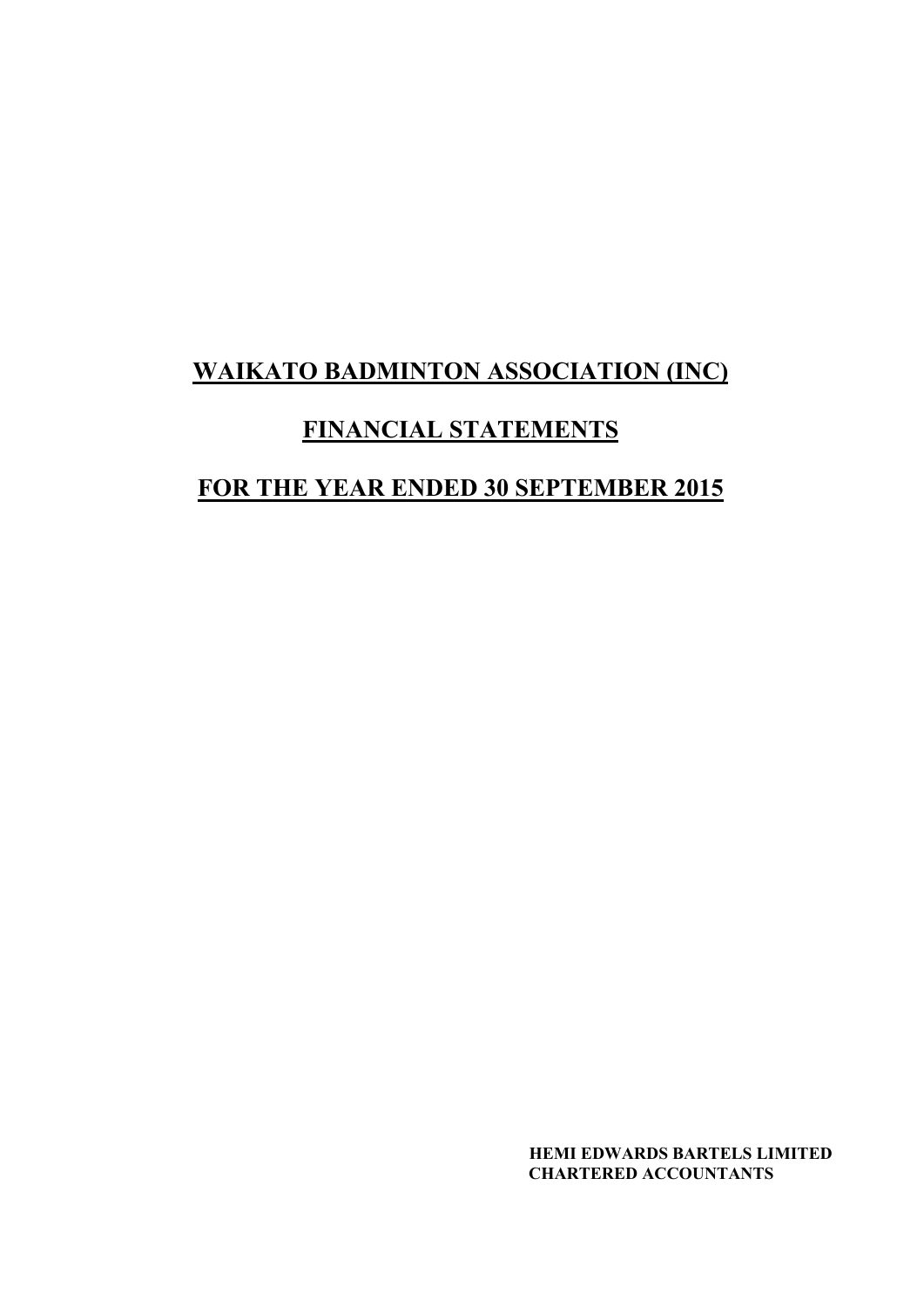### **WAIKATO BADMINTON ASSOCIATION (INC) Table of Contents For the Year Ended 30 September 2015**

Audit Report

Compilation Report

Administration Account

Tournament Account

Stadium Operating Account

Bar Trading Account

Catering Account

Inter-Association Account

Sport Development Account

Statement of Financial Performance

Statement of Financial Position

Schedule of Fixed Assets

Notes to the Financial Statements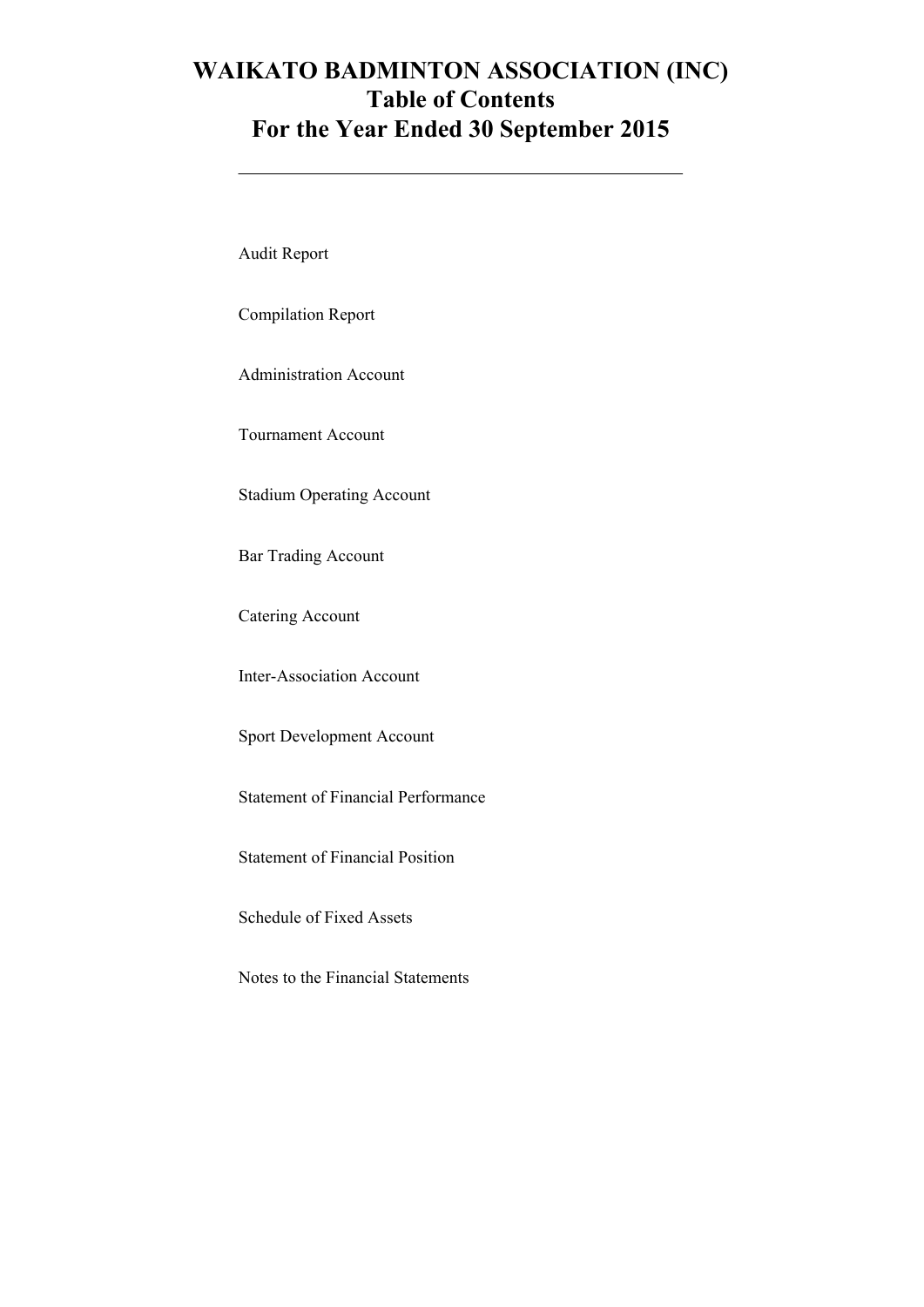**Compilation Report**

**For the Year Ended 30th September 2015**

Compilation Report to the Committee of WAIKATO BADMINTON ASSOCIATION (INC)

#### **Scope**

On the basis of information you provided we have compiled, in accordance with Service Engagement Standard No. 2: Compilation of Financial Information, the financial statements of WAIKATO BADMINTON ASSOCIATION (INC) for the period ended 30 September 2015. These financial statements have been prepared in accordance with the policies as detailed in Note 1 to the financial statements.

#### **Responsibilities**

You are solely responsible for the information contained in the financial statements and have determined that the accounting policies used are appropriate to meet your needs and for the purpose that the financial statements were prepared.

The financial statements were prepared exclusively for your benefit. We do not accept responsibility to any other person for the contents of the financial statements.

**Hemi Edwards Bartels Limited** Chartered Accountants 16 Boundary Road Claudelands Hamilton

 $/$   $/$  2015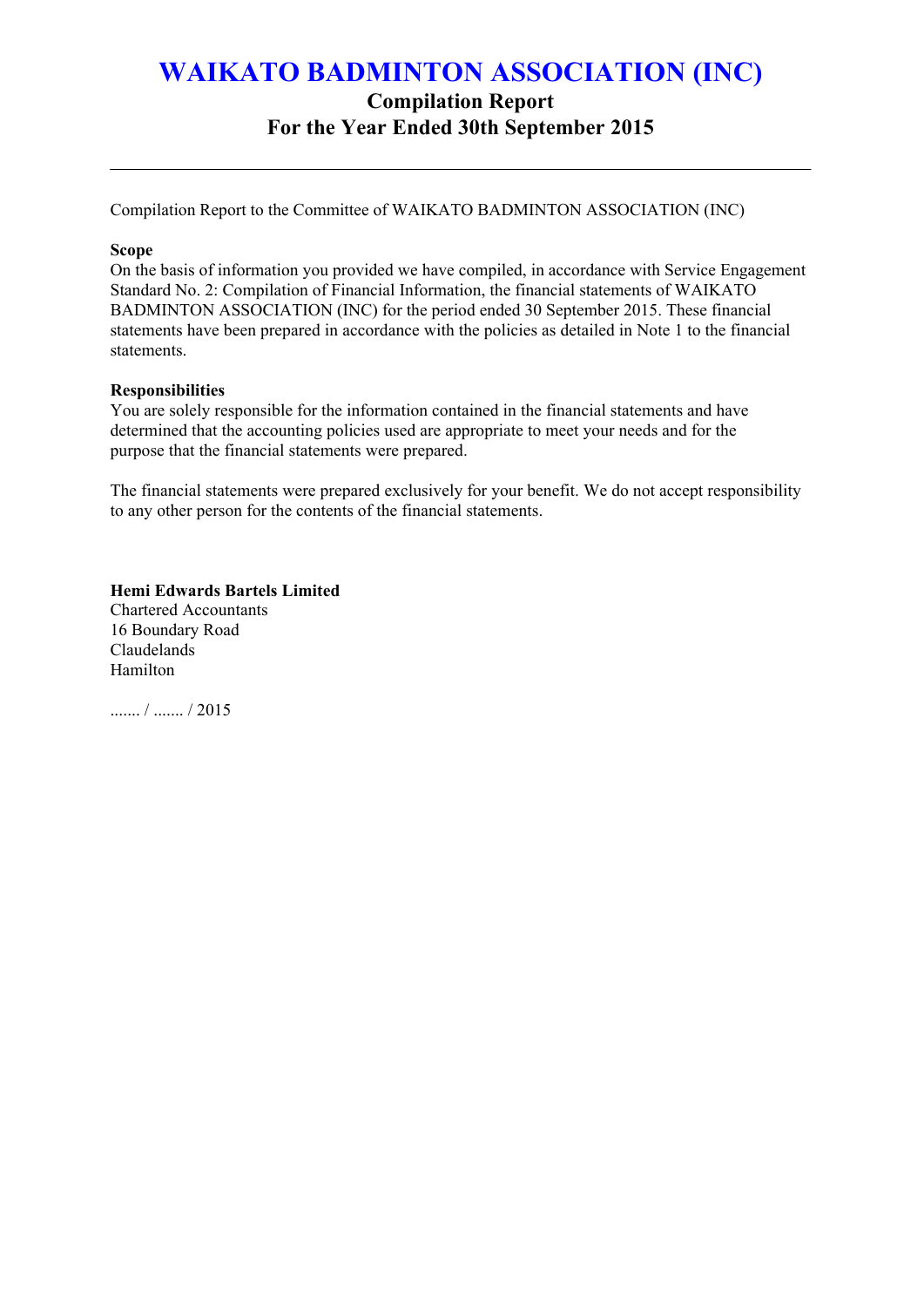### **Trust Directory As at 30th September 2015**

| Patron                  | Pat Dallinger MBE                                                                                        |                                                                          |
|-------------------------|----------------------------------------------------------------------------------------------------------|--------------------------------------------------------------------------|
| President               | Philip Paterson                                                                                          |                                                                          |
| Vice-President          | Fiona Purdue                                                                                             |                                                                          |
| Chief Executive Officer | Tjitte (TJ)Weistra                                                                                       |                                                                          |
| Committee               | Maurice Smith<br><b>Kirsten Rose</b><br>Bikash Mukherjee<br>Tejinder Virk<br>Dwayne Irwin<br>Paul Hanton |                                                                          |
| Staff                   | Loloma Foster<br>Peter R. Jensen<br>Amy Wright                                                           | <b>Financial Controller</b><br>Director of Coaching<br>Kiwisport Officer |
| Accountants             | Hemi Edwards Bartels Limited<br>16 Boundary Road<br>Claudelands<br>Hamilton                              |                                                                          |
| <b>Bankers</b>          | Westpac                                                                                                  |                                                                          |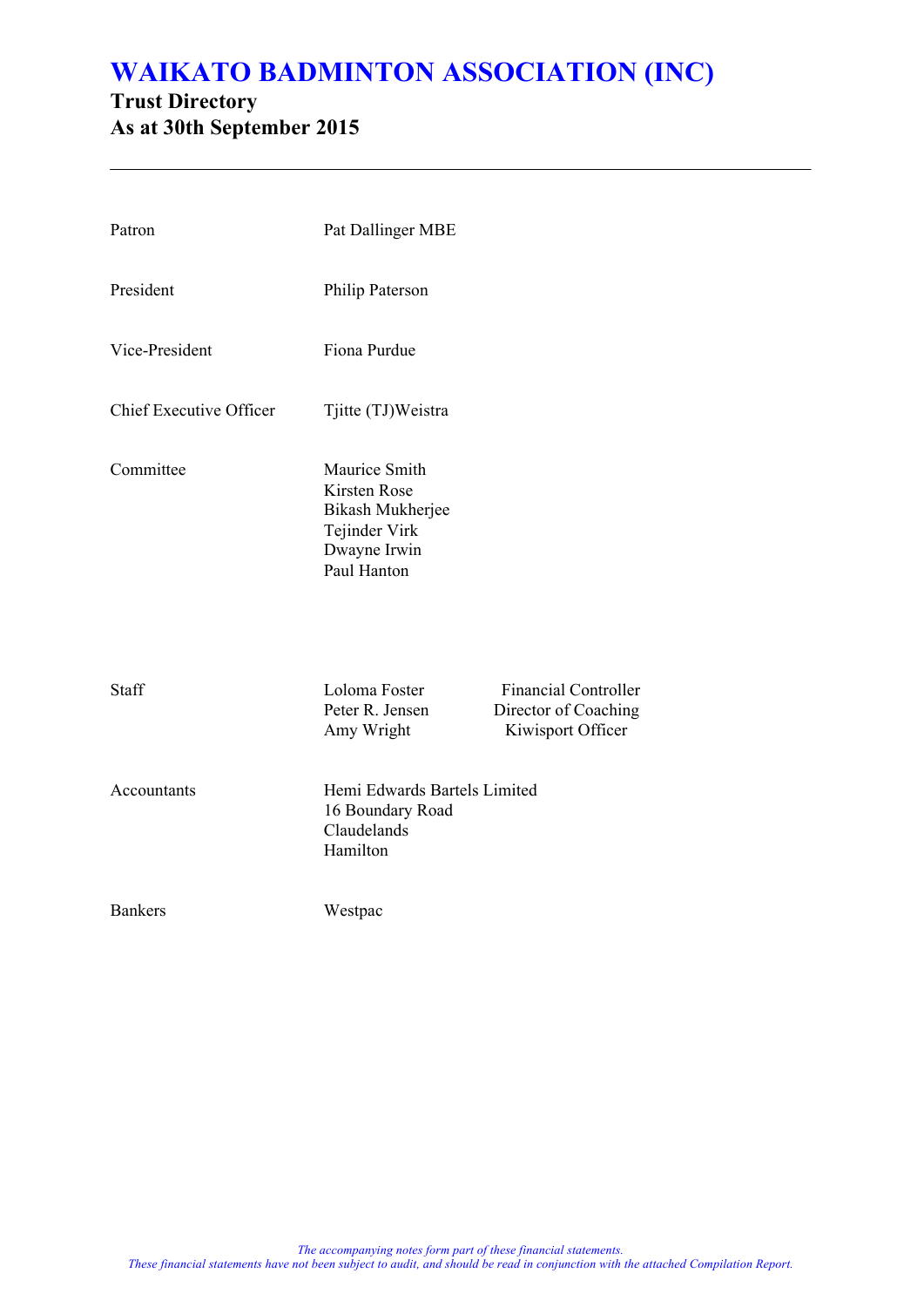### **WAIKATO BADMINTON ASSOCIATION (INC) Administration Account For the Year Ended 30 September 2015**

|                             | 2015   |         | 2014    |
|-----------------------------|--------|---------|---------|
| <b>INCOME</b>               |        |         |         |
| Affiliations                |        | 16304   | 19372   |
| <b>Grants and Subsidies</b> |        | 36058   | 41609   |
| Fundraising                 |        | 2909    |         |
| <b>TOTAL INCOME</b>         |        | 55270   | 60981   |
| <b>LESS EXPENSES</b>        |        |         |         |
| <b>ACC</b> Levy             | 2075   |         | 2943    |
| <b>Accountancy Fees</b>     | 2000   |         | 1760    |
| Advertising and Promotions  | 2473   |         | 1339    |
| <b>Computer Expenses</b>    | 4840   |         | 4360    |
| Donation                    | 100    |         |         |
| Hospitality                 | 1261   |         | 896     |
| General                     | 120    |         | 221     |
| Insurance                   | 1282   |         |         |
| Repairs and Maintenance     | 389    |         | 34      |
| Postage and Stationery      | 4789   |         | 1506    |
| Telephone and Tolls         | 3914   |         | 2651    |
| <b>Travel Expenses</b>      | 43     |         | 210     |
| Wages - Cleaner             | 3283   |         |         |
| Wages - Secretary           | 18567  |         | 18081   |
| Wages - CEO                 | 50754  |         | 48752   |
| Kiwisaver KSR - CEO         | 1523   |         | 1463    |
| Depreciation                | 3149   |         | 1347    |
|                             | 100564 |         | 85562   |
| <b>TOTAL EXPENSES</b>       |        | 100564  | 85562   |
| <b>SURPLUS / (DEFICIT)</b>  |        | (45294) | (24581) |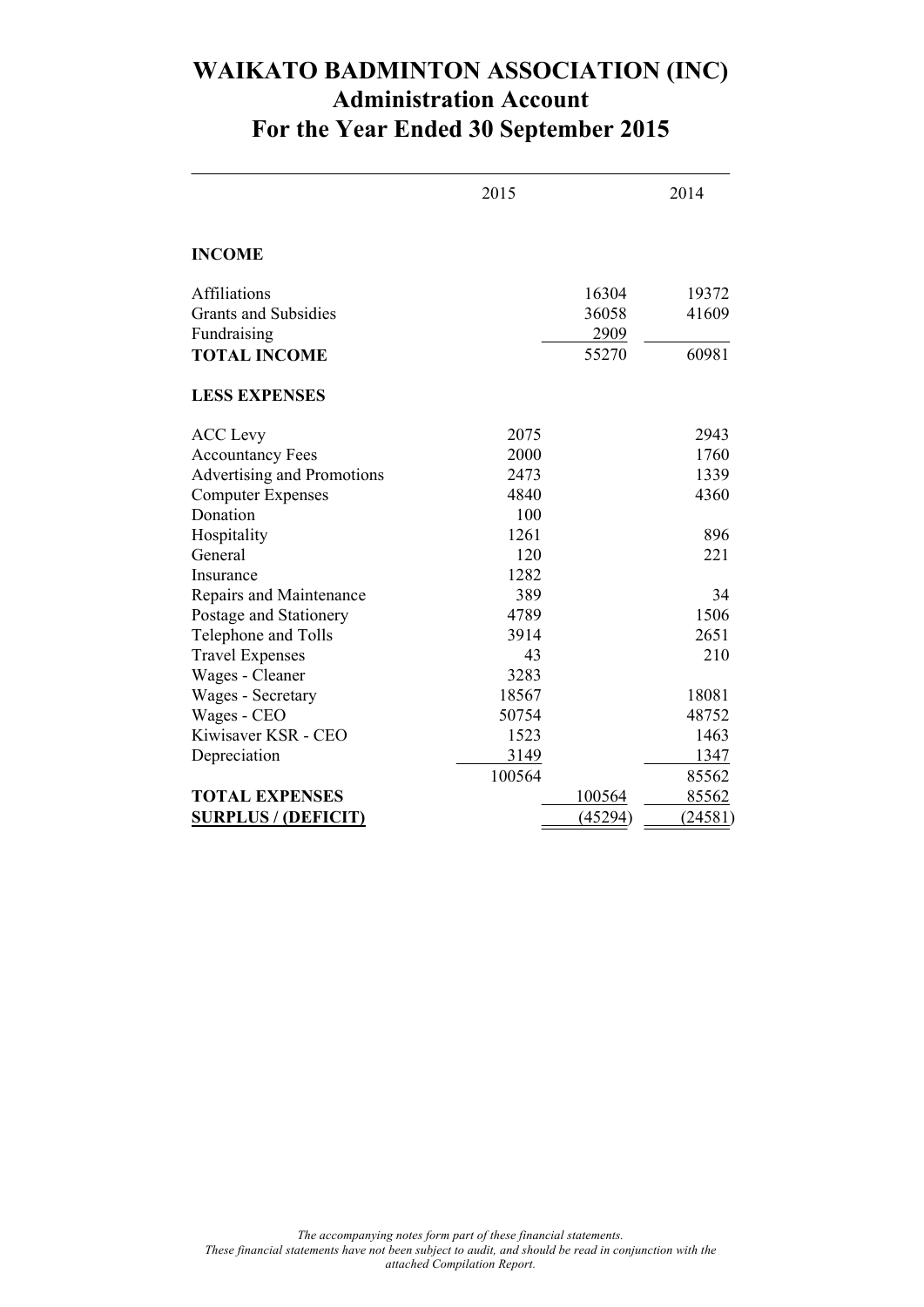### **WAIKATO BADMINTON ASSOCIATION (INC) Tournament Account For the Year Ended 30 September 2015**

|                                               | 2015  |                | 2014  |
|-----------------------------------------------|-------|----------------|-------|
| <b>INCOME</b>                                 |       |                |       |
| <b>Entry Fees</b><br>Atalanta Tournament 2014 |       | 29785<br>53114 | 25877 |
| <b>TOTAL INCOME</b>                           |       | 82900          | 25877 |
| <b>LESS EXPENSES</b>                          |       |                |       |
| <b>General Tournament Expenses</b>            | 3149  |                | 6686  |
| Atalanta Tournament 2014 Exps                 | 39419 |                |       |
| Trophies and Prizes                           | 4927  |                | 1790  |
| <b>Shuttles: Tournaments</b>                  | 14861 |                | 8220  |
|                                               | 62356 |                | 16696 |
| <b>TOTAL EXPENSES</b>                         |       | 62356          | 16696 |
| <b>SURPLUS / (DEFICIT)</b>                    |       | 20544          | 9181  |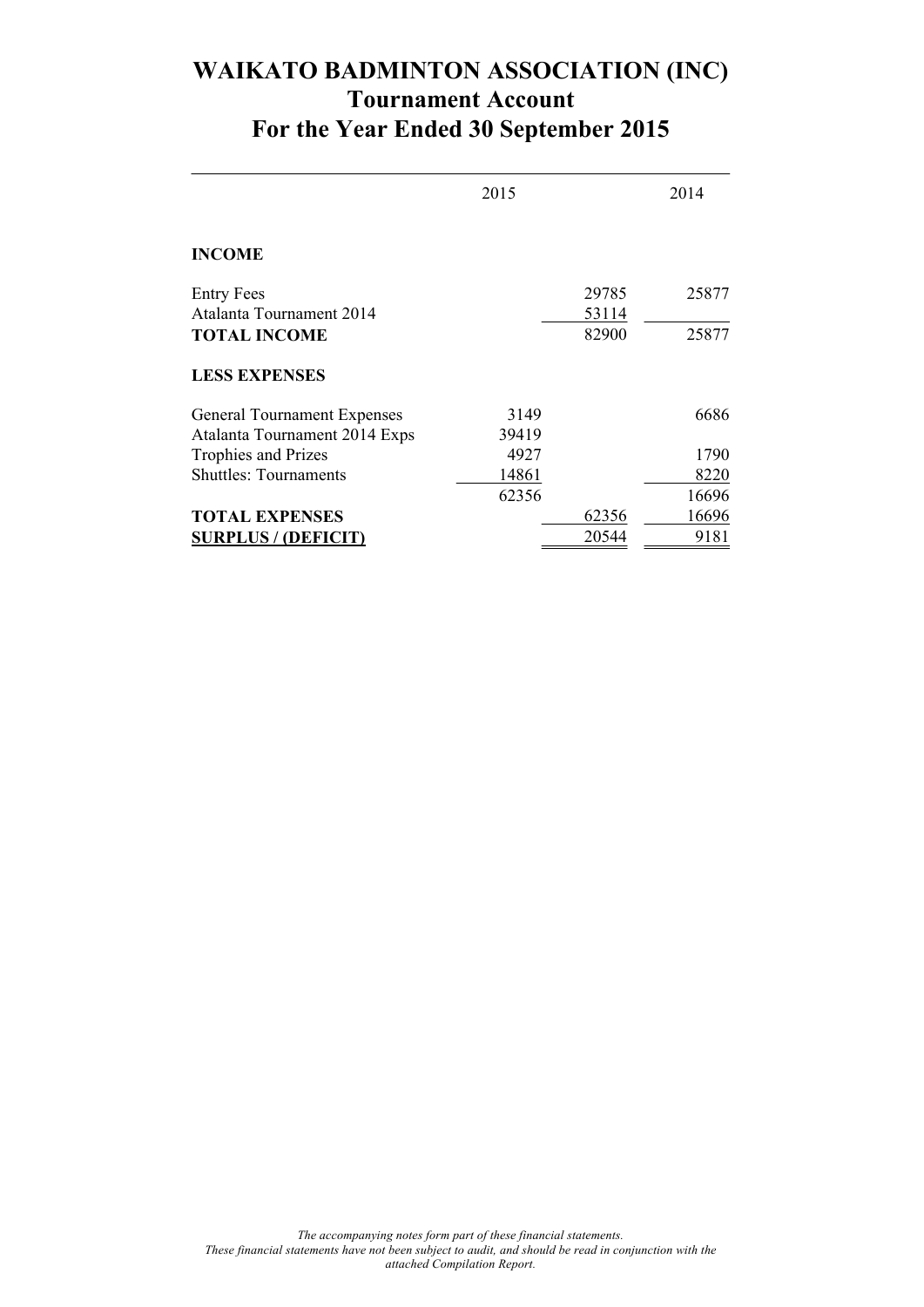### **WAIKATO BADMINTON ASSOCIATION (INC) Stadium Operating Account For the Year Ended 30 September 2015**

|                              | 2015  |        | 2014  |
|------------------------------|-------|--------|-------|
| <b>INCOME</b>                |       |        |       |
| Stadium Hire                 |       | 94296  | 89413 |
| Non-Badminton Hire           |       | 6805   | 5235  |
| Grants & Subsidies - Stadium |       | 8000   | 5000  |
| <b>TOTAL INCOME</b>          |       | 109101 | 99647 |
| <b>LESS EXPENSES</b>         |       |        |       |
| Cleaning                     | 4196  |        | 6349  |
| Hall Hire                    | 23561 |        | 25251 |
| Heat, Light and Power        | 8745  |        | 10050 |
| Rates                        | 347   |        | 578   |
| Repairs and Maintenance      | 1787  |        | 1686  |
| Security                     | 2345  |        | 2575  |
| Depreciation                 | 3135  |        | 980   |
|                              | 44116 |        | 47469 |
| <b>TOTAL EXPENSES</b>        |       | 44116  | 47469 |
| <b>SURPLUS / (DEFICIT)</b>   |       | 64986  | 52179 |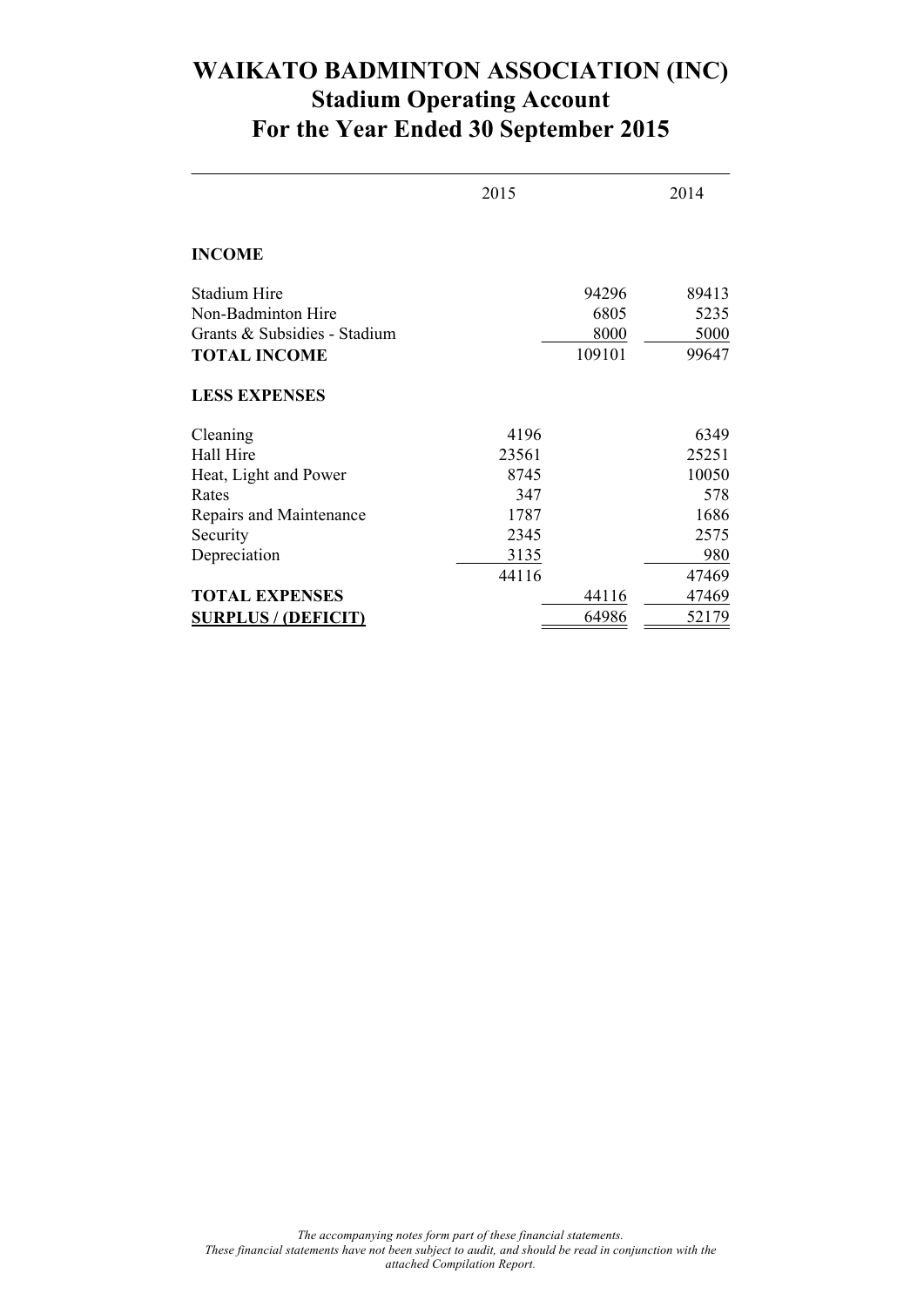### **WAIKATO BADMINTON ASSOCIATION (INC) Bar Trading Account For the Year Ended 30 September 2015**

|                                         | 2015 |            | 2014         |
|-----------------------------------------|------|------------|--------------|
| <b>INCOME</b>                           |      |            |              |
| <b>Bar Sales</b><br><b>TOTAL INCOME</b> |      | 352<br>352 | 1336<br>1336 |
| <b>LESS EXPENSES</b>                    |      |            |              |
| Licensing and Fees                      |      |            | 180          |
| Purchases                               | 959  |            | 473          |
| Depreciation                            | 34   |            | 39           |
|                                         | 993  |            | 692          |
| <b>TOTAL EXPENSES</b>                   |      | 993        | 692          |
| <b>SURPLUS / (DEFICIT)</b>              |      | (641)      | 643          |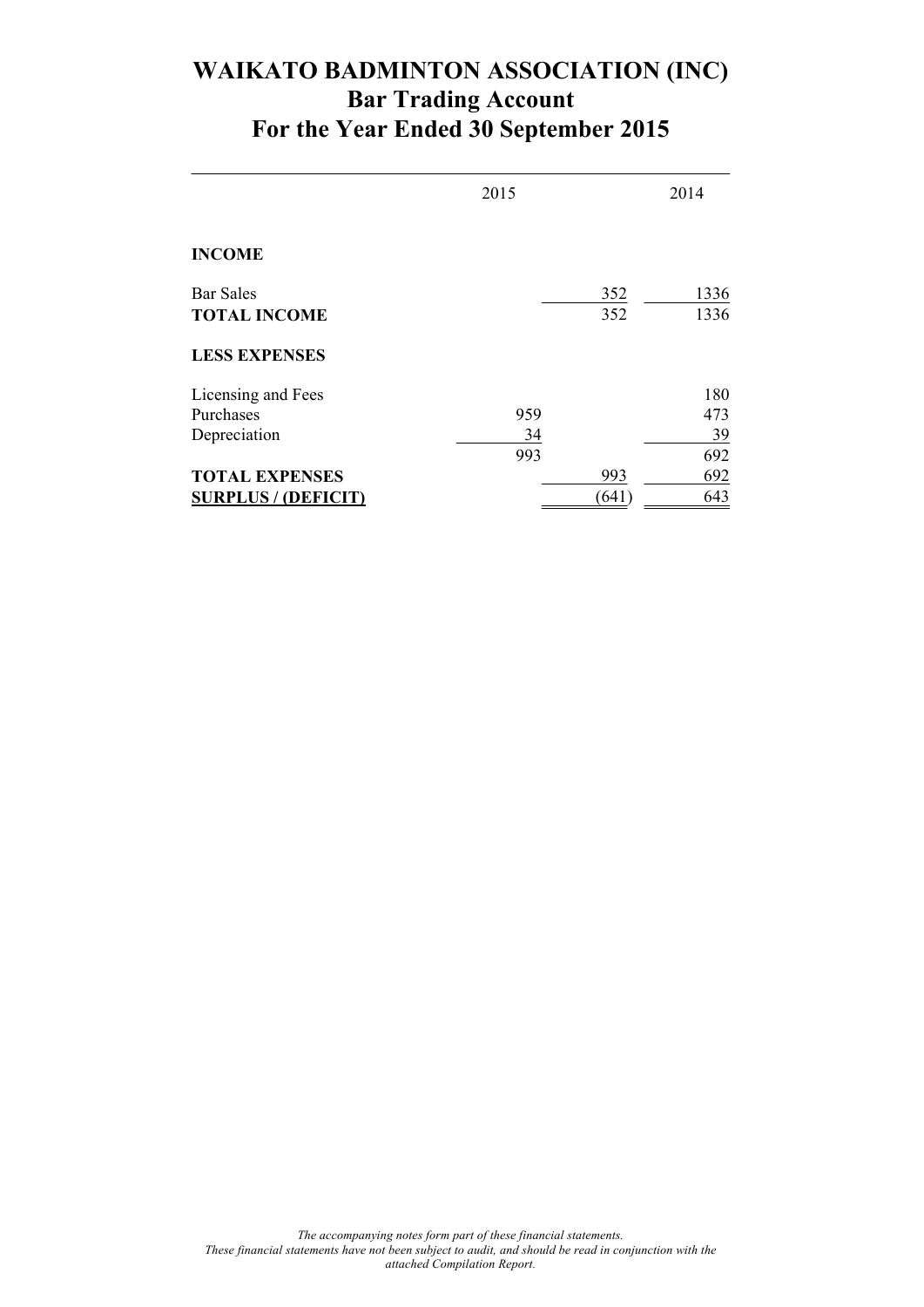## **WAIKATO BADMINTON ASSOCIATION (INC) Catering Account For the Year Ended 30 September 2015**

|                                      | 2015 |            | 2014       |
|--------------------------------------|------|------------|------------|
| <b>INCOME</b>                        |      |            |            |
| Kitchen Sales<br><b>TOTAL INCOME</b> |      | 600<br>600 | 473<br>473 |
| <b>LESS EXPENSES</b>                 |      |            |            |
| Licensing & Fees                     | 130  |            | 111        |
| Purchases                            | 756  |            | 528        |
| Depreciation                         | 23   |            | 32         |
|                                      | 909  |            | 671        |
| <b>TOTAL EXPENSES</b>                |      | 909        | 671        |
| <b>SURPLUS / (DEFICIT)</b>           |      | (309)      | (198)      |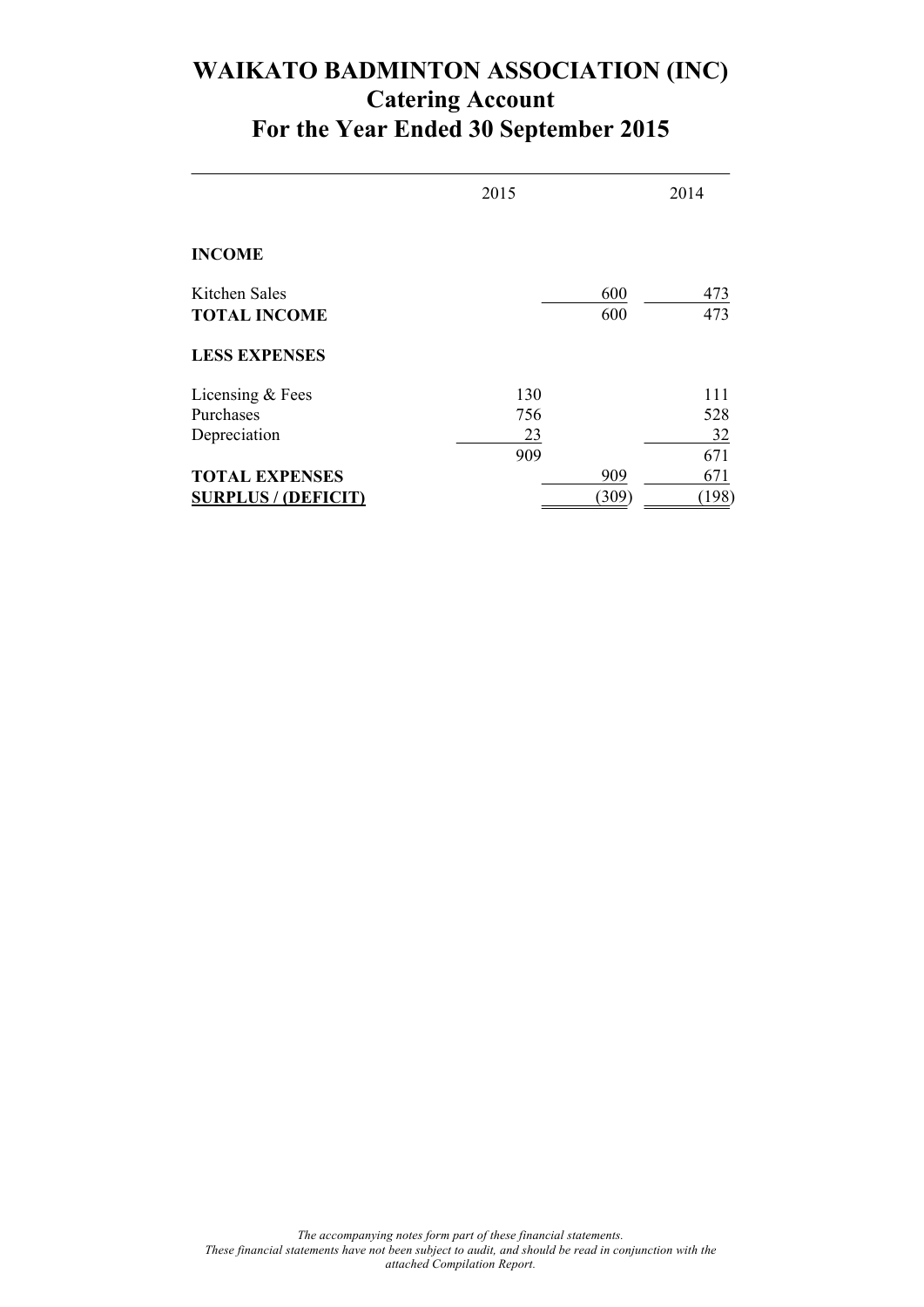### **WAIKATO BADMINTON ASSOCIATION (INC) Inter-Association Account For the Year Ended 30 September 2015**

|                                    | 2015  |        | 2014    |
|------------------------------------|-------|--------|---------|
| <b>INCOME</b>                      |       |        |         |
| Grants and Sponsorship             |       |        | 5800    |
| <b>Nomination Fees</b>             |       | 23173  | 23824   |
| <b>Rep Player Contributions</b>    |       | 17325  | 13658   |
| <b>Uniform Hire</b>                |       | 304    | 2317    |
| <b>TOTAL INCOME</b>                |       | 40802  | 45600   |
| <b>LESS EXPENSES</b>               |       |        |         |
| <b>Equalisation and Entry Fees</b> | 8187  |        | 7855    |
| Shuttles                           | 5588  |        | 2820    |
| Shuttles-Coaching/Jnr Dev          |       |        | 4211    |
| <b>Travel and Accomodation</b>     | 31876 |        | 27214   |
| Uniforms                           |       |        | 15484   |
| Loss on Sale/Scrapped              |       |        | (985)   |
| Depreciation                       | 1646  |        | 1164    |
|                                    | 47297 |        | 57763   |
| <b>TOTAL EXPENSES</b>              |       | 47297  | 57763   |
| <b>SURPLUS / (DEFICIT)</b>         |       | (6495) | (12164) |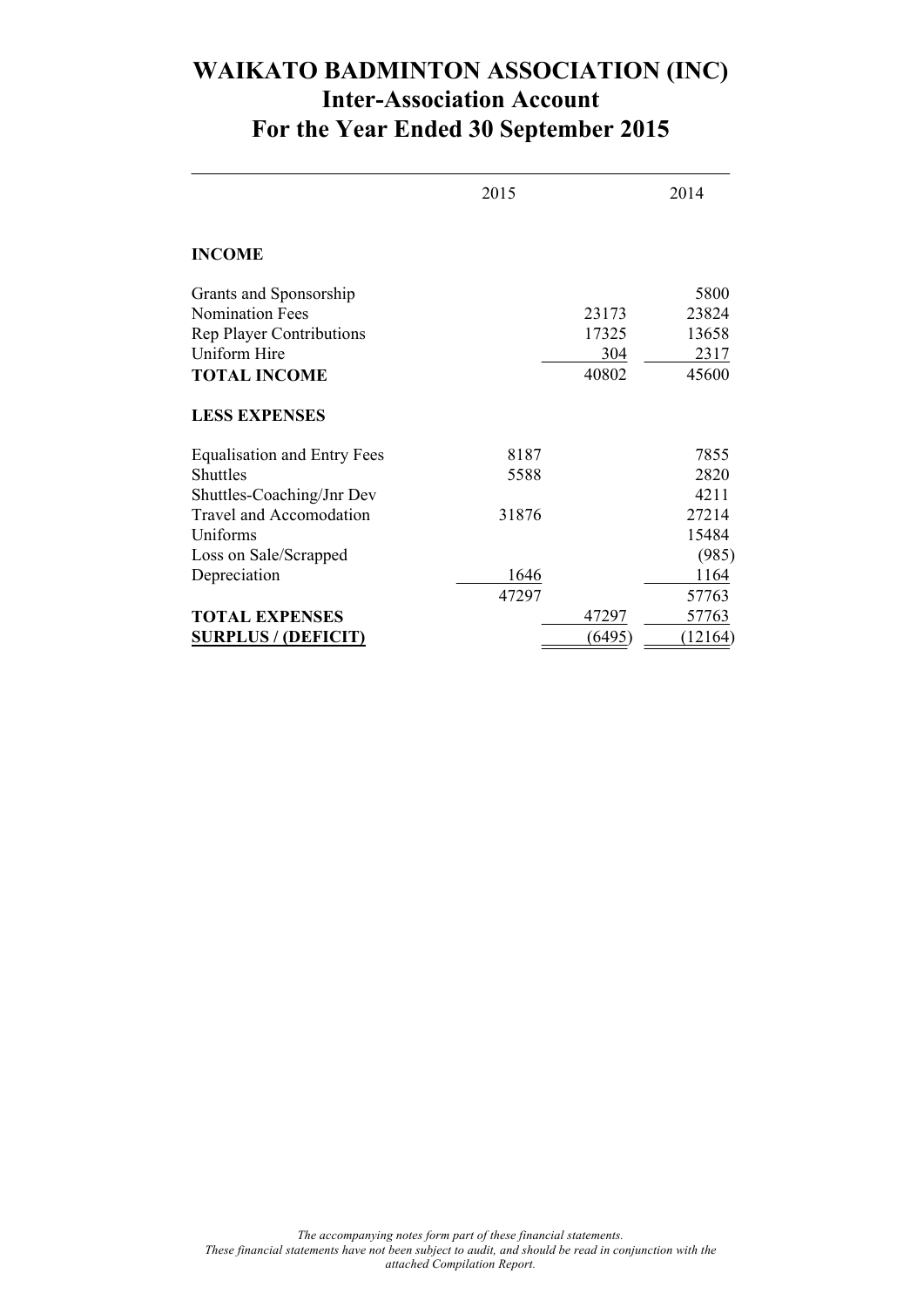### **WAIKATO BADMINTON ASSOCIATION (INC) Sport Development Account For the Year Ended 30 September 2015**

|                                      | 2015   |         | 2014          |
|--------------------------------------|--------|---------|---------------|
| <b>INCOME</b>                        |        |         |               |
| Grants and Sponsorship               |        | 75800   | 57675         |
| Grants and Sponsorship - Kiwi Sport  |        | 37500   | 50000         |
| Grants and Sponsorship - Jnr Dev     |        | 3942    | 8391          |
| <b>Training Fees</b>                 |        | 696     |               |
| Courses/Camps/Holiday Programm       |        | 482     |               |
| <b>TOTAL INCOME</b>                  |        | 118420  | 116066        |
| <b>LESS EXPENSES</b>                 |        |         |               |
| Coaching - Other                     | 1373   |         |               |
| <b>Shuttles: Coaching Program</b>    | 5350   |         |               |
| Eastlinksports - Wages               | 1154   |         |               |
| Development Officer - Wages          |        |         | 5320          |
| Development Officer - Vehicle Exps.  |        |         | 1630          |
| Director of Coaching - Wages         | 61933  |         | 17967         |
| Director of Coaching - Expenses      | 5565   |         | 8909          |
| Director of Coaching - Vehicle Exps. | 4042   |         | 2191          |
| Kiwi Sport Officer - Wages           | 41448  |         | 42050         |
| Kiwisaver KSR - Kiwisports Officer   | 1306   |         | 785           |
| Kiwi Sport Officer - Expenses        | 12196  |         | 21938         |
|                                      | 134365 |         | 100790        |
| <b>TOTAL EXPENSES</b>                |        | 134365  | 100790        |
| <b>SURPLUS / (DEFICIT)</b>           |        | (15945) | <u> 15276</u> |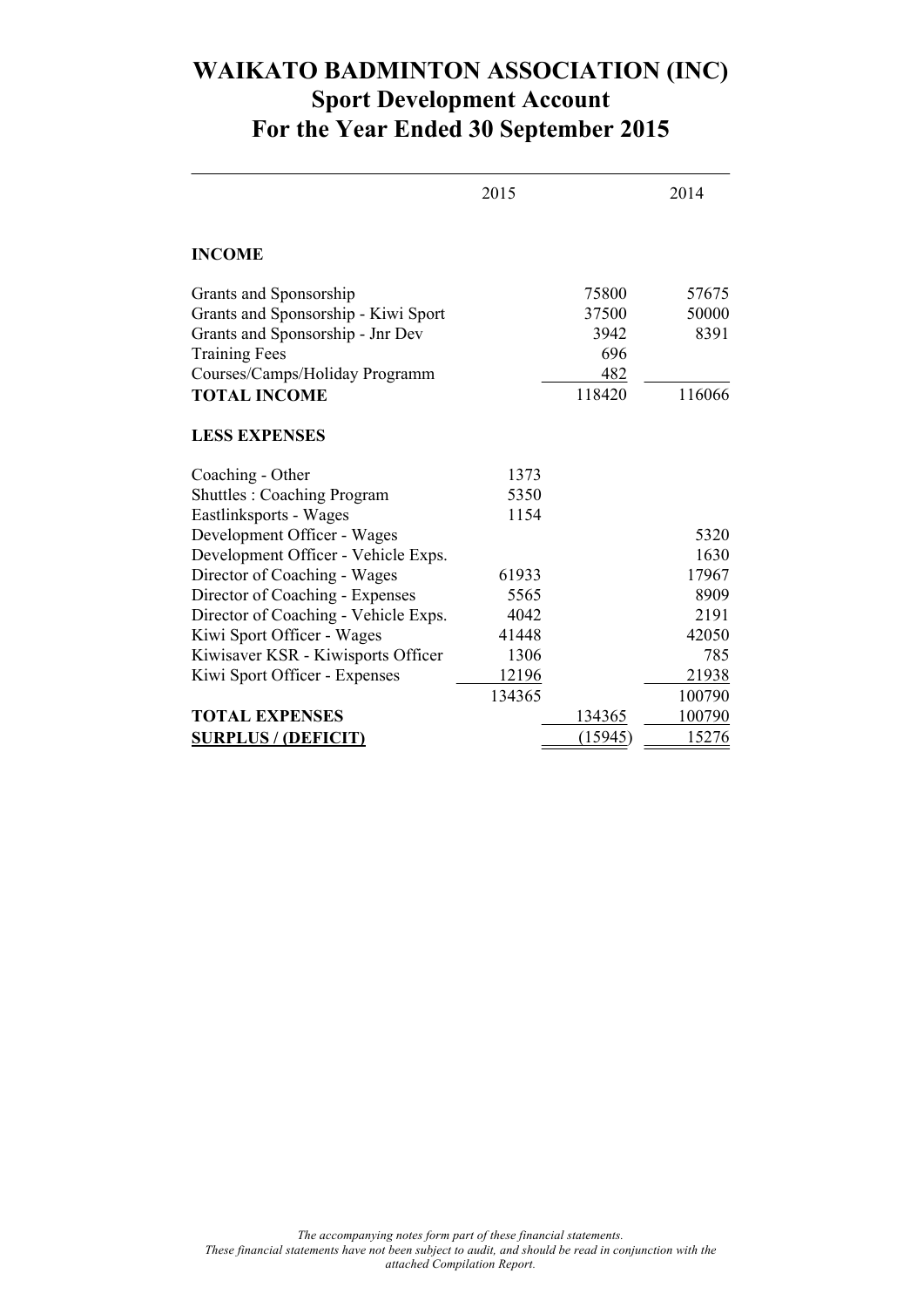### **WAIKATO BADMINTON ASSOCIATION (INC) Pro Shop Account For the Year Ended 30 September 2015**

|                            | 2015  |        | 2014  |
|----------------------------|-------|--------|-------|
| <b>INCOME</b>              |       |        |       |
| Pro Shop Sales             |       | 30917  | 35213 |
| Pro Shop Shuttle Income    |       | 106    | 300   |
| <b>TOTAL INCOME</b>        |       | 31023  | 35513 |
| <b>LESS EXPENSES</b>       |       |        |       |
| Net Stock Movement         | (850) |        | 3927  |
| Pro Shop Expenses          | 2053  |        | 1462  |
| Pro Shop Shuttles          | 3486  |        | 1473  |
| Pro Shop Stock Purchases   | 19244 |        | 17514 |
| Pro Shop Wages             | 6713  |        | 5424  |
| <b>Eftpos Expenses</b>     | 1361  |        | 1282  |
| Depreciation               | 376   |        | 448   |
|                            | 32383 |        | 31530 |
| <b>TOTAL EXPENSES</b>      |       | 32383  | 31530 |
| <b>SURPLUS / (DEFICIT)</b> |       | (1360) | 3983  |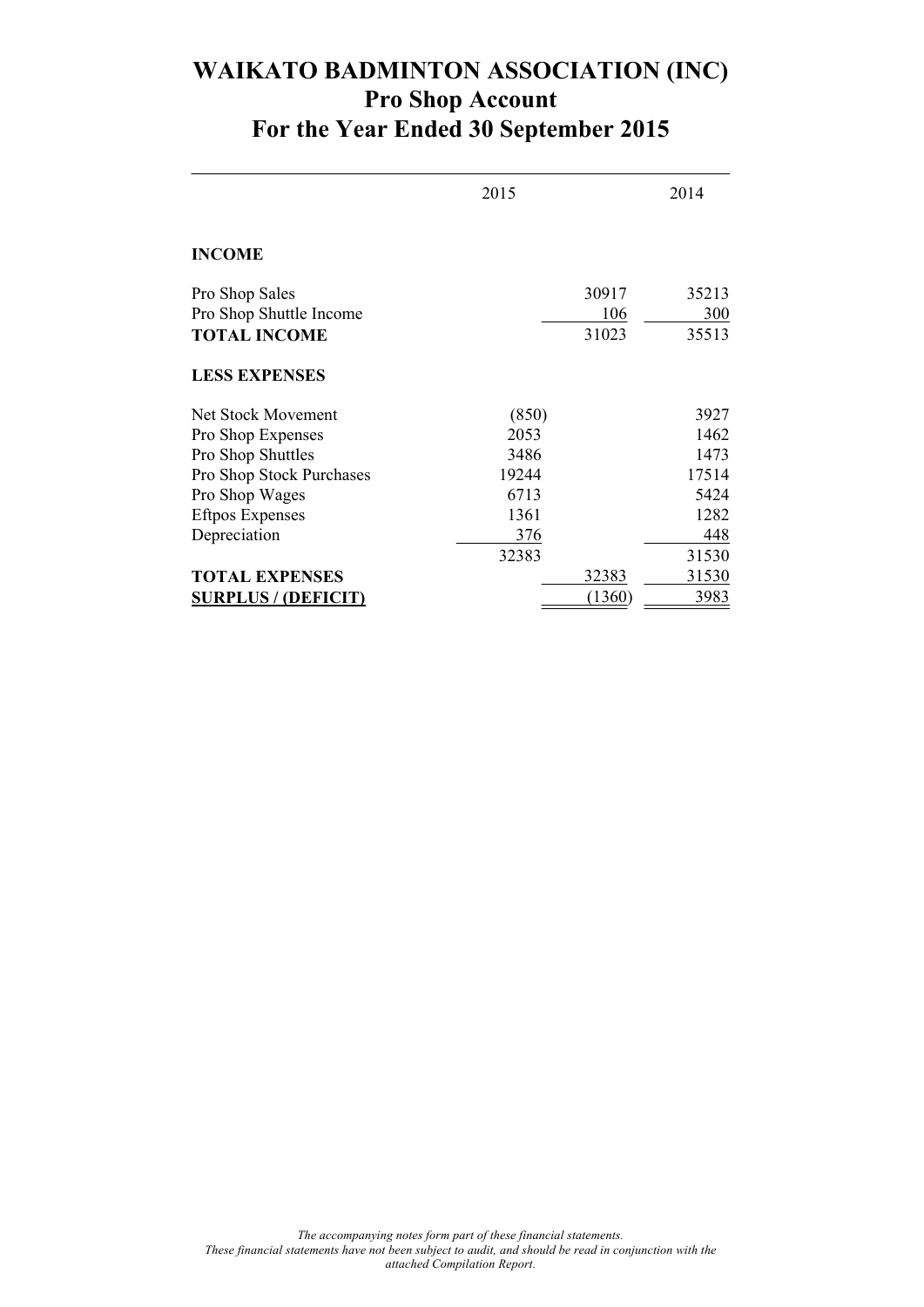### **WAIKATO BADMINTON ASSOCIATION (INC) Statement of Financial Performance For the Year Ended 30 September 2015**

|                                      | 2015  |         | 2014    |
|--------------------------------------|-------|---------|---------|
| <b>Administration Account</b>        |       | (45294) | (24581) |
| <b>Tournament Account</b>            |       | 20544   | 9181    |
| <b>Stadium Operating Account</b>     |       | 64986   | 52179   |
| <b>Bar Trading Account</b>           |       | (641)   | 643     |
| <b>Catering Account</b>              |       | (309)   | (198)   |
| <b>Inter-Association Acitivities</b> |       | (6495)  | (12164) |
| <b>Sport Development Account</b>     |       | (15945) | 15276   |
| Pro Shop Account                     |       | (1360)  | 3983    |
| <b>GROSS INCOME</b>                  |       | 15485   | 44319   |
| <b>OTHER INCOME</b>                  |       |         |         |
| <b>Interest Received</b>             | 28515 |         | 3107    |
| Donations                            | 2700  |         | 2840    |
| Sundry Income                        | 598   |         | (14)    |
|                                      |       | 31813   | 5933    |
| <b>TOTAL INCOME</b>                  |       | 47298   | 50252   |
| <b>LESS EXPENSES</b>                 |       |         |         |
| Affiliation - Badminton NZ           | 14782 |         | 15316   |
| <b>Bank Fees</b>                     | 104   |         | 166     |
| Bank Card & Visa Charges             | 659   |         |         |
| Interest - Westpac Bank              | 78    |         | 717     |
| Interest - Club Loans                | 576   |         | 510     |
| <b>Interest - Debentures</b>         | 96    |         | 66      |
| <b>TOTAL EXPENSES</b>                |       | 16295   | 16774   |
| <b>NET SURPLUS</b>                   |       | 31003   | 33478   |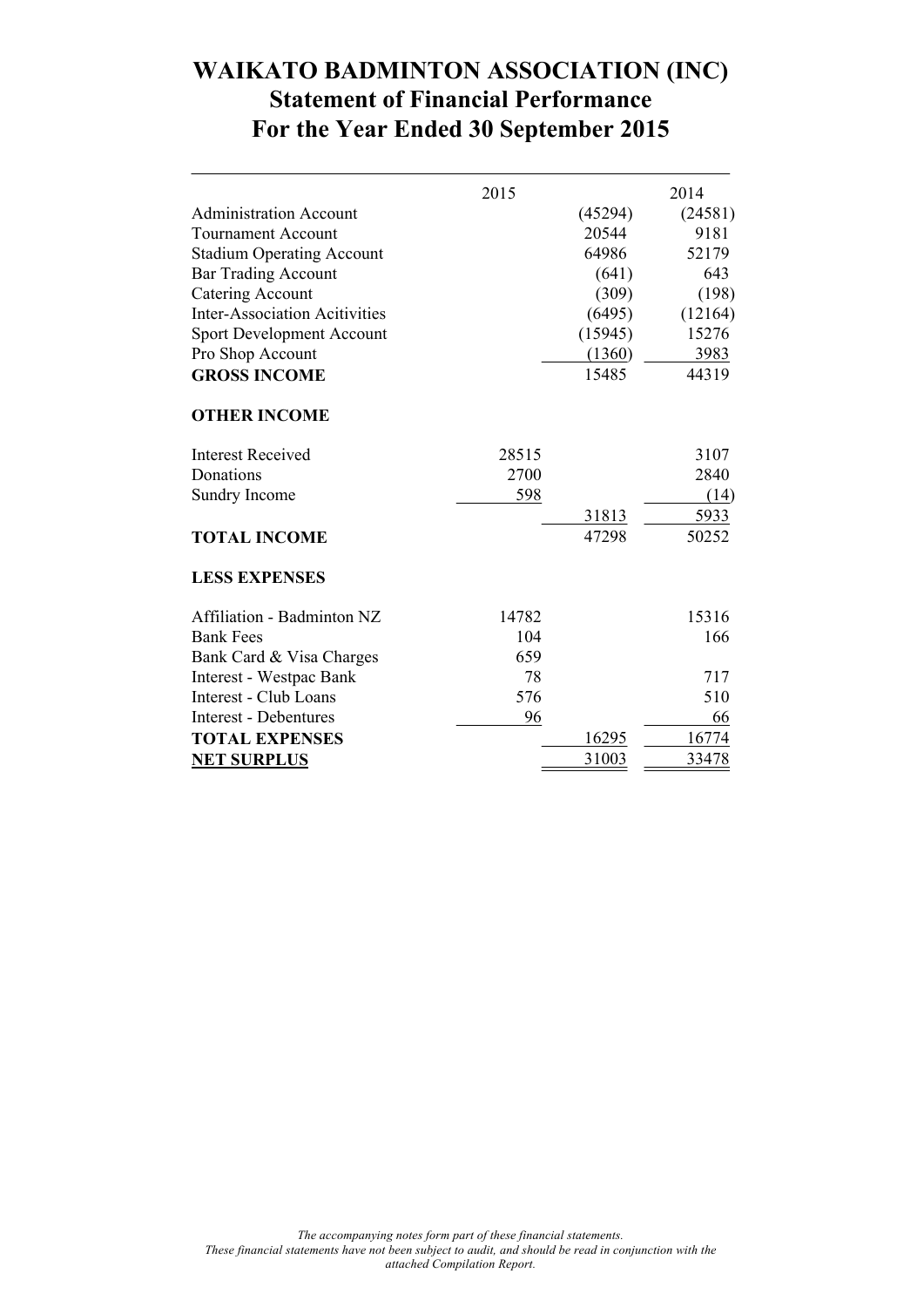## **WAIKATO BADMINTON ASSOCIATION (INC) Statement of Financial Position As At 30 September 2015**

|                                                 | 2015    |           | 2014      |
|-------------------------------------------------|---------|-----------|-----------|
| <b>CURRENT ASSETS</b>                           |         |           |           |
| Bank - Cheque Account                           | 7458    |           | 15165     |
| Westpac Bank - Coach Account (01)               | 3848    |           | 142       |
| Westpac Bank - Lighting Deposit<br>Account (02) | 26710   |           | 24826     |
| Westpac Bank - Grant Account (03)               | 30685   |           | 51273     |
| Westpact Bank - Savings Account<br>(04)         | 15941   |           | 51175     |
| Westpac Bank - Juniors (05)                     | 2379    |           | 5262      |
| Westpac Bank - Reserve Account<br>(06)          | 39880   |           | 26425     |
| Westpac Bank - Pro Shop Account<br>(07)         | 1470    |           | 3237      |
| <b>Investment Account</b>                       | 21674   |           | 20789     |
| <b>Accounts Receivable</b>                      | 2895    |           | 6134      |
| <b>Eastlink Badminton Society</b>               | 541     |           | 541       |
| Deposits in Advance - Atalanta<br>Tournaments   |         |           | 1185      |
| Shuttle Stock on Hand                           |         |           | 2804      |
| Bar Stock on Hand                               |         |           | 94        |
| Pro Shop Stock on Hand                          | 6535    |           | 5685      |
| <b>TOTAL CURRENT ASSETS</b>                     |         | 160015    | 214736    |
| <b>NON-CURRENT ASSETS</b>                       |         |           |           |
| <b>INVESTMENTS</b>                              |         |           |           |
| <b>Eastlink Badminton Society</b>               | 3133000 |           | 3133000   |
| <b>TOTAL INVESTMENTS</b>                        |         | 3133000   | 3133000   |
| <b>FIXED ASSETS</b> (as scheduled)              |         |           |           |
| Vehicles                                        | 3841    |           | 5487      |
| <b>Administration Equipment</b>                 | 7193    |           | 3942      |
| Bar Equipment                                   | 260     |           | 294       |
| <b>Catering Equipment</b>                       | 102     |           | 125       |
| Fixtures & Fittings                             | 36542   |           | 9959      |
| Pro Shop Equipment                              | 1976    |           | 2352      |
| Land and Buildings                              | 19550   |           | 19660     |
| <b>TOTAL FIXED ASSETS</b>                       |         | 69464     | 41820     |
|                                                 |         | \$3362480 | \$3389556 |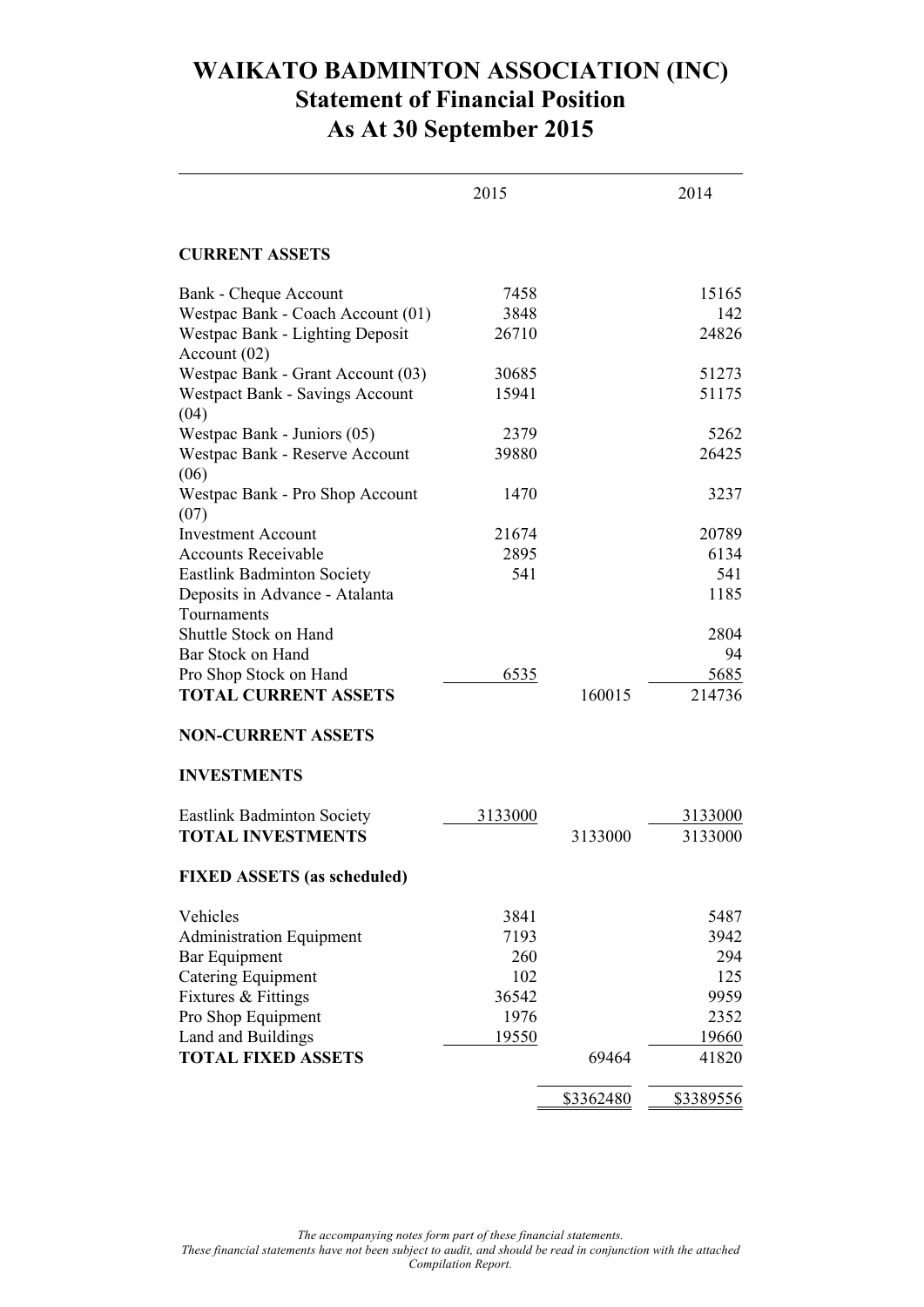### **WAIKATO BADMINTON ASSOCIATION (INC) Statement of Financial Position As At 30 September 2015**

|                                                                                                                                          | 2015                        |                             | 2014                                 |
|------------------------------------------------------------------------------------------------------------------------------------------|-----------------------------|-----------------------------|--------------------------------------|
| <b>CURRENT LIABILITIES</b>                                                                                                               |                             |                             |                                      |
| <b>Accounts Payable</b><br>Payments in Advance - Atalanta                                                                                | 7132                        |                             | 10931<br>49429                       |
| Tournaments<br>Income Received in Advance<br>Westpac Bank Loan 91 - Current                                                              | 13858                       |                             | 9980<br>3306                         |
| Portion<br>Goods and Services Tax Payable<br><b>TOTAL CURRENT</b><br><b>LIABILITIES</b>                                                  | 13218                       | 34208                       | 17137<br>90783                       |
| <b>NON-CURRENT LIABILITES</b>                                                                                                            |                             |                             |                                      |
| <b>HIRE PURCHASE</b>                                                                                                                     |                             |                             |                                      |
| Pro Shop - Davis & Fowke<br><b>TOTAL HIRE PURCHASE</b>                                                                                   |                             |                             | 1505<br>1505                         |
| <b>TERM LIABILITIES</b>                                                                                                                  |                             |                             |                                      |
| Fairfield Badminton Club<br>Hamilton Badminton Club<br>Hamilton Junior Badminton<br>Debentures - Huntly<br><b>TOTAL TERM LIABILITIES</b> | 1000<br>8600<br>1000<br>100 | 10700                       | 1000<br>8600<br>1000<br>100<br>10700 |
| <b>ACCUMULATED FUNDS</b>                                                                                                                 |                             |                             |                                      |
| Balance at start of year<br>Net Income<br><b>TOTAL ACCUMULATED</b><br><b>FUNDS</b>                                                       |                             | 3286568<br>31003<br>3317571 | 3253090<br>33478<br>3286568          |
|                                                                                                                                          |                             | \$3362480                   | \$3389555                            |

For and on behalf of Waikato Badminton Association Inc.

President \_\_\_\_\_\_\_\_\_\_\_\_\_\_\_\_\_\_\_\_\_\_\_\_\_\_\_\_\_\_\_\_

Date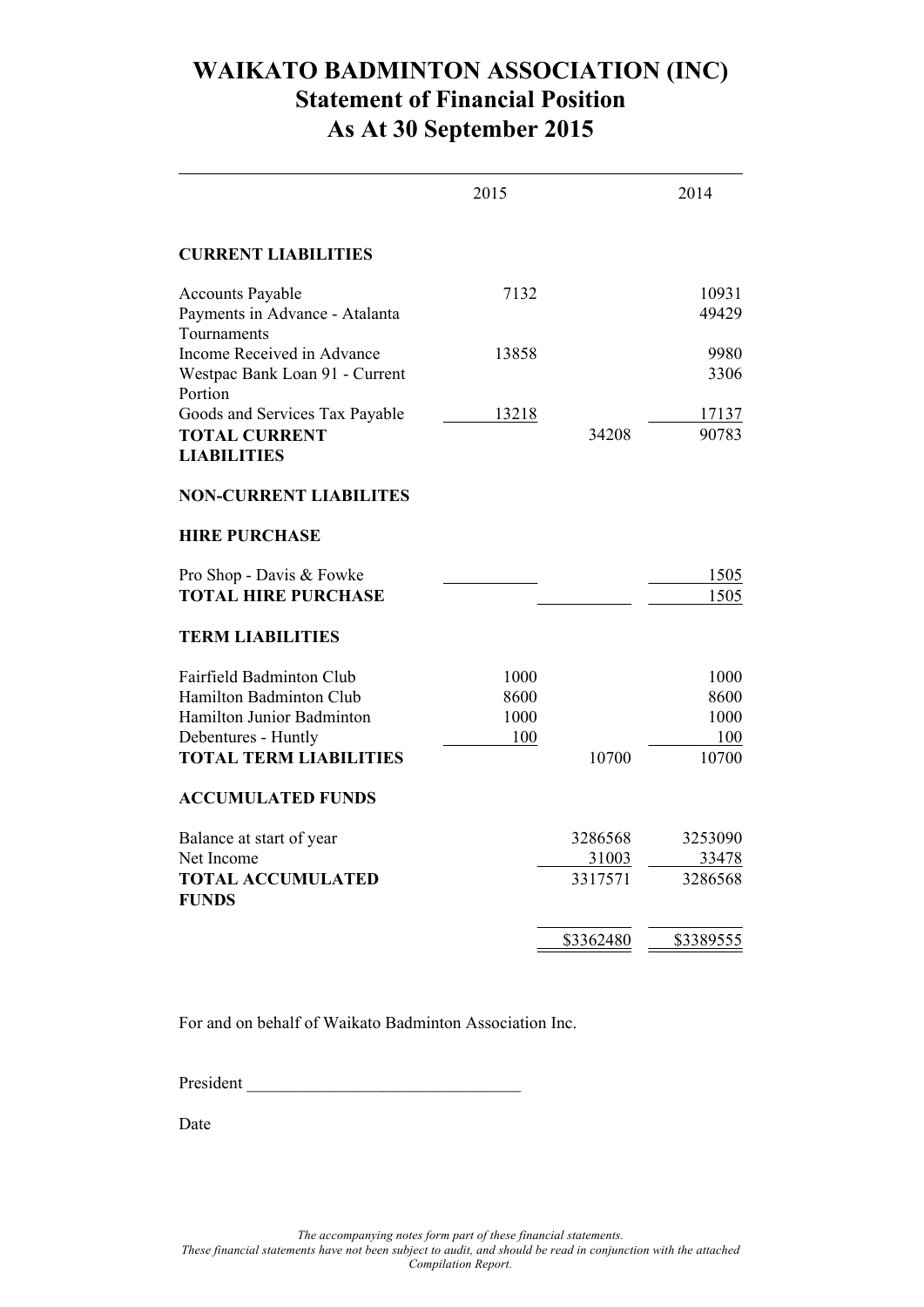## **WAIKATO BADMINTON ASSOCIATION (INC) Fixed Assets Schedule for the Year Ended 30 September 2015**

|                                    | Cost           | <b>Book</b><br>Value | Additions | Gain/Loss<br>on | Capital | $---$ Depreciation $---$   |                         | Accum<br>Deprec | <b>Book</b><br>Value |
|------------------------------------|----------------|----------------------|-----------|-----------------|---------|----------------------------|-------------------------|-----------------|----------------------|
| Asset                              | Price          | 01/10/2014           | Disposals | Disposal        | Profit  | Rate<br>Mth                | \$                      | 30/09/2015      | 30/09/2015           |
| <b>VEHICLES</b>                    |                |                      |           |                 |         |                            |                         |                 |                      |
| 2005 Mitsubishi Colt Plus [HHA739] | 6,652          | 5,488                |           |                 |         | 12 30.0% DV                | 1,646                   | 2,810           | 3,842                |
|                                    | 6,652          | 5,488                |           |                 |         |                            | 1,646                   | 2,810           | 3,842                |
| <b>ADMINISTRATION EQUIPMENT</b>    |                |                      |           |                 |         |                            |                         |                 |                      |
| Kyocera FS1000 Printer             | 800            | 1                    |           |                 |         | 12 39.6% DV                | $\boldsymbol{0}$        | 799             | 1                    |
| Tournament Software                | 600            | $\mathbf{1}$         |           |                 |         | 12 48.0% DV                | $\boldsymbol{0}$        | 599             | 1                    |
| Panasonic Digital Video Camera     | 1,776          | 5                    |           |                 |         | 12 39.6% DV                | $\overline{2}$          | 1,773           | 3                    |
| Panasonic 29" Nicam Television     | 1,713          | 5                    |           |                 |         | 12 39.6% DV                | $\overline{2}$          | 1,710           | 3                    |
| Panasonic Video Player             | 423            | $\mathbf{1}$         |           |                 |         | 12 39.6% DV                | $\boldsymbol{0}$        | 422             | $\mathbf{1}$         |
| Ultra Prima Computer               | 1,317          | $\overline{c}$       |           |                 |         | 12 48.0% DV                | 1                       | 1,316           | -1                   |
| Microsoft Office Pro Software      | 675            | 1                    |           |                 |         | 12 48.0% DV                | $\boldsymbol{0}$        | 674             | $\mathbf{1}$         |
| Office Furniture                   | 1,700          | 199                  |           |                 |         | 12 18.0% DV                | 36                      | 1,537           | 163                  |
| Furniture                          | 501            | 141                  |           |                 |         | 12 15.6% DV                | 22                      | 382             | 119                  |
| Chubb Milner 32 Safe               | 1,142          | 211                  |           |                 |         | 12 9.0% DV                 | 19                      | 950             | 192                  |
| Desk and Chair                     | 266            | 53                   |           |                 |         | 12 14.4% DV                | 8                       | 221             | 45                   |
| Laptop Computer                    | 2,634          | 5                    |           |                 |         | 12 48.0% DV                | $\sqrt{2}$              | 2,631           | 3                    |
| Ultra Computer                     | 1,795          | $\overline{4}$       |           |                 |         | 12 48.0% DV                | $\sqrt{2}$              | 1,793           | $\overline{2}$       |
| Computer Notebook                  | 1,680          |                      |           |                 |         | 12 60.0% DV                | $\boldsymbol{0}$        | 1,680           | $\theta$             |
| Computer                           | 2,261          | 41                   |           |                 |         | 12 48.0% DV                | 20                      | 2,240           | 21                   |
| Computer                           | 1,569          | 30                   |           |                 |         | 12 48.0% DV                | 14                      | 1,553           | 16                   |
| Computer                           | 1,510<br>600   | 15<br>473            |           |                 |         | 12 60.0% DV                | 9                       | 1,504<br>174    | 6                    |
| Signs                              |                |                      |           |                 |         | 12 10.0% DV                | 47                      | 901             | 426                  |
| Laptop                             | 1,067<br>2,050 | 333<br>1,503         |           |                 |         | 12 50.0% DV<br>12 20.0% DV | 167<br>301              | 848             | 166<br>1,202         |
| Heater                             | 1,296          | 918                  |           |                 |         |                            | 459                     | 837             | 459                  |
| Computer<br>Website                |                |                      | 5,800     |                 |         | 12 50.0% DV<br>8 50.0% DV  | 1,933                   | 1,933           | 3,867                |
| Leather Lounge Suite * 2           |                |                      | 500       |                 |         | 12 16.0% DV                | 80                      | 80              | 420                  |
| F & F Fridge                       |                |                      | 100       |                 |         | 12 25.0% DV                | 25                      | 25              | 75                   |
|                                    | 27,375         | 3,942                | 6,400     |                 |         |                            | 3,149                   | 26,582          | 7,193                |
| <b>BAR EQUIPMENT</b>               |                |                      |           |                 |         |                            |                         |                 |                      |
| <b>Bottle Cabinet</b>              | 1,200          | 75                   |           |                 |         | 12 10.0% DV                | 8                       | 1,133           | 67                   |
| Glass Washer                       | 2,273          | 141                  |           |                 |         | 12 10.0% DV                | 14                      | 2,146           | 127                  |
| Cash Register                      | 1,236          | 5                    |           |                 |         | 12 20.0% DV                | $\mathbf{1}$            | 1,232           | $\overline{4}$       |
| Spirit Dispensers                  | 410            | 11                   |           |                 |         | 12 18.0% DV                | $\sqrt{2}$              | 401             | 9                    |
| <b>Bottle Cabinet</b>              | 1,244          | 61                   |           |                 |         | 12 15.0% DV                | 9                       | 1,192           | 52                   |
| Sharp Mini-System Stereo           | 444            |                      |           |                 |         | 12 39.6% DV                | $\overline{0}$          | 443             | $\mathbf{1}$         |
|                                    | 6,807          | 294                  |           |                 |         |                            | 34                      | 6,547           | 260                  |
| <b>CATERING EQUIPMENT</b>          |                |                      |           |                 |         |                            |                         |                 |                      |
| Canteen Equipment                  | 933            | 23                   |           |                 |         | 12 10.0% DV                | $\overline{\mathbf{c}}$ | 912             | 21                   |
| <b>Electric Stove</b>              | 311            | 23                   |           |                 |         | 12 10.0% DV                | $\overline{c}$          | 290             | $21\,$               |
| Deep Fryer                         | 187            | 10                   |           |                 |         | 12 12.5% DV                | $\mathbf{1}$            | 178             | 9                    |
| Sunbeam Crockpot                   | 124            | $\tau$               |           |                 |         | 12 12.5% DV                | $\mathbf{1}$            | 118             | 6                    |
| Dishwasher (Downstairs)            | 1,992          | $\mathfrak z$        |           |                 |         | 12 31.2% DV                | $\mathbf{1}$            | 1,990           | $\overline{c}$       |
| Dishwasher                         | 1,872          | 5                    |           |                 |         | 12 31.2% DV                | $\overline{c}$          | 1,869           | 3                    |
| Westinghouse 420 Refrigerator      | 1,399          | 51                   |           |                 |         | 12 26.4% DV                | 13                      | 1,361           | 38                   |
| Smeg 30lt Microwave                | 199            | 3                    |           |                 |         | 12 31.2% DV                | 1                       | 197             | $\overline{2}$       |
|                                    | 7,017          | 125                  |           |                 |         |                            | $23\,$                  | 6,915           | 102                  |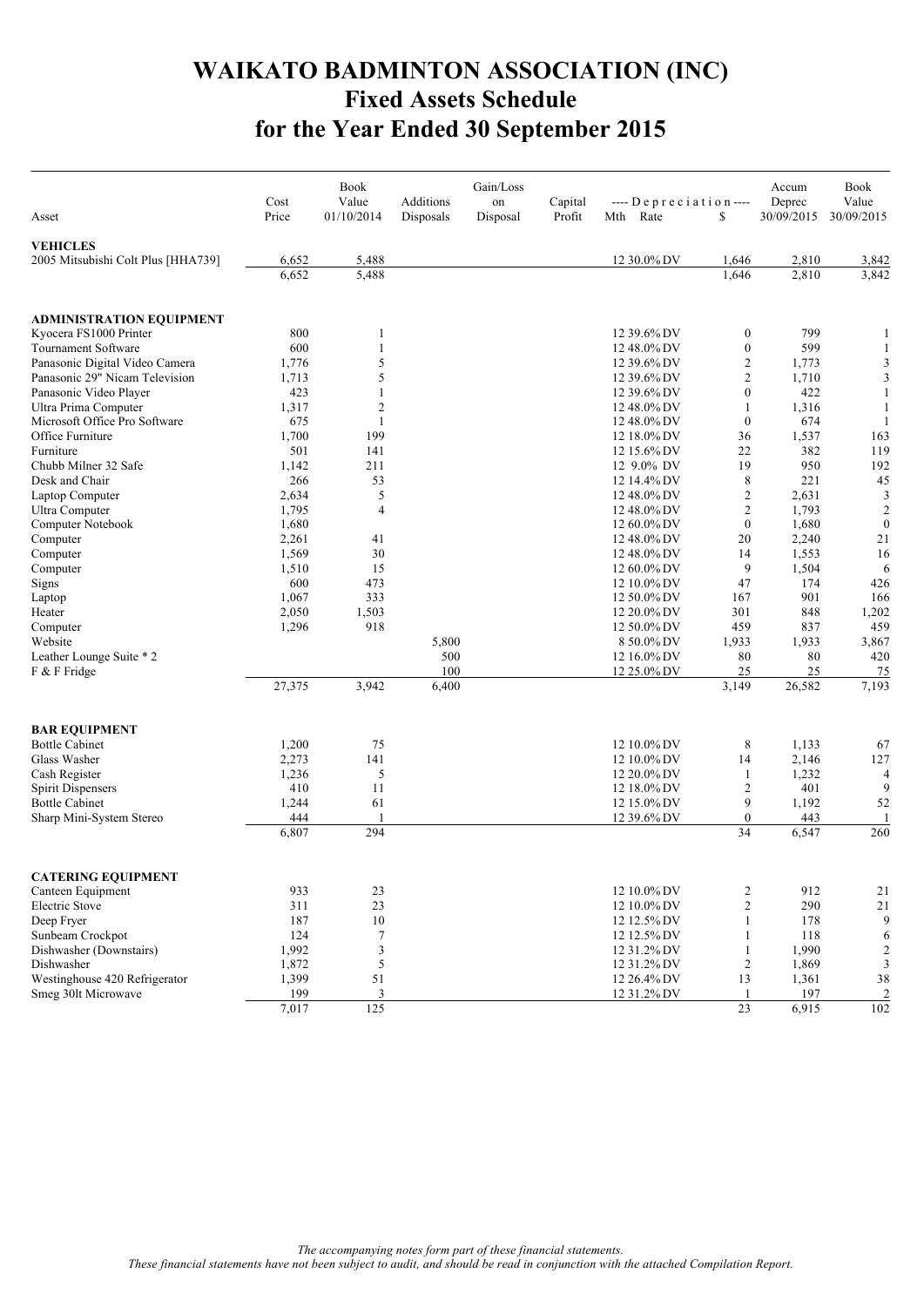## **WAIKATO BADMINTON ASSOCIATION (INC) Fixed Assets Schedule for the Year Ended 30 September 2015**

|                                            | Cost         | <b>Book</b><br>Value             | Additions | Gain/Loss<br>on | Capital | $---$ Depreciation $---$      |                              | Accum<br>Deprec | Book<br>Value                    |
|--------------------------------------------|--------------|----------------------------------|-----------|-----------------|---------|-------------------------------|------------------------------|-----------------|----------------------------------|
| Asset                                      | Price        | 01/10/2014                       | Disposals | Disposal        | Profit  | Rate<br>Mth                   | \$                           | 30/09/2015      | 30/09/2015                       |
|                                            |              |                                  |           |                 |         |                               |                              |                 |                                  |
| <b>FIXTURES AND FITTINGS</b>               |              |                                  |           |                 |         |                               |                              |                 |                                  |
| <b>Inner Fixtures</b>                      | 3,824        | 93                               |           |                 |         | $12~10.0\%$ DV                | 9                            | 3,740           | 84                               |
| Furniture and Fittings                     | 3,927        | $\overline{\mathcal{L}}$         |           |                 |         | 12 20.0% DV                   | 1                            | 3,924           | 3                                |
| Heaters                                    | 2,157<br>979 | $\overline{2}$<br>$\overline{2}$ |           |                 |         | 12 20.0% DV                   | $\boldsymbol{0}$<br>$\theta$ | 2,155<br>977    | $\overline{2}$<br>$\overline{2}$ |
| Security Lights                            |              |                                  |           |                 |         | 12 20.0% DV                   |                              |                 | 184                              |
| Alarm<br>Umpire Stands, Nets and Poles     | 3,293<br>888 | 204<br>29                        |           |                 |         | 12 10.0% DV<br>$12~10.0\%$ DV | 20<br>3                      | 3,109<br>862    | 26                               |
|                                            | 595          | 3                                |           |                 |         | 12 20.0% DV                   | $\mathbf{1}$                 | 593             | $\overline{2}$                   |
| Cleaning Equipment                         | 645          | 58                               |           |                 |         |                               | 6                            | 593             | 52                               |
| Fire Extinguisher<br><b>Lights Trolley</b> | 230          | 19                               |           |                 |         | 12 10.0% DV<br>12 10.0% DV    | $\mathfrak{2}$               | 213             | 17                               |
| <b>Trophey Cabinet</b>                     | 1,300        | 9                                |           |                 |         | 12 20.0% DV                   | $\mathfrak{2}$               | 1,293           | $\overline{7}$                   |
| Honours Boards                             | 3,289        | 3,289                            |           |                 |         | 12 0.0% DV                    | $\theta$                     | $\mathbf{0}$    | 3,289                            |
| Carpets                                    | 5,582        | 37                               |           |                 |         | 12 20.0% DV                   | $\tau$                       | 5,552           | 30                               |
| Chairs $(150)$                             | 4,500        | 30                               |           |                 |         | 12 20.0% DV                   | 6                            | 4,476           | 24                               |
| Hot Water Cylinder                         | 2,338        | $\overline{4}$                   |           |                 |         | 12 25.0% DV                   | $\mathbf{1}$                 | 2,335           | 3                                |
| Hand Dryers                                | 1,191        | 3                                |           |                 |         | 12 25.0% DV                   | $\mathbf{1}$                 | 1,189           | $\overline{2}$                   |
| Office and Foyer Carpet                    | 1,288        | 5                                |           |                 |         | 12 39.6% DV                   | $\overline{c}$               | 1,285           | 3                                |
| Changing Room Plumbing Fixtures            | 3,129        | 1,137                            |           |                 |         | 12 9.0% DV                    | 102                          | 2,094           | 1,035                            |
| <b>Office Electrical Fittings</b>          | 2,001        | 726                              |           |                 |         | 12 9.0% DV                    | 65                           | 1,340           | 661                              |
| Wheelcahir Toilet Plumbing                 | 3,000        | 1,159                            |           |                 |         | 12 9.0% DV                    | 104                          | 1,945           | 1,055                            |
| <b>Abolution Block</b>                     | 9,540        | 3,088                            |           |                 |         | 12 11.4% DV                   | 352                          | 6,804           | 2,736                            |
| Sport Manager II System                    | 15,899       | 58                               |           |                 |         | 12 60.0% DV                   | 35                           | 15,876          | 23                               |
| Office Extention - fitout                  |              |                                  | 20,632    |                 |         | 8 10.0% DV                    | 1,375                        | 1,375           | 19,257                           |
| Office Extention - Carpet                  |              |                                  | 1,719     |                 |         | 840.0%DV                      | 459                          | 459             | 1,260                            |
| Office Extention - Plumbing                |              |                                  | 1,995     |                 |         | 8 8.0% DV                     | 107                          | 107             | 1,888                            |
| Office Extention - Electrical              |              |                                  | 2,723     |                 |         | 8 8.0% DV                     | 145                          | 145             | 2,578                            |
| Office Extention - Hot Water               |              |                                  | 2,538     |                 |         | 8 13.0% DV                    | 220                          | 220             | 2,318                            |
| Cylinder                                   |              |                                  |           |                 |         |                               |                              |                 |                                  |
|                                            | 69,595       | 9.959                            | 29,607    |                 |         |                               | 3,025                        | 62,661          | 36,541                           |
| PRO SHOP EQUIPMENT                         |              |                                  |           |                 |         |                               |                              |                 |                                  |
| <b>String Machine</b>                      | 3.000        | 2.352                            |           |                 |         | 12 16.0% DV                   | 376                          | 1.024           | 1,976                            |
|                                            | 3,000        | 2,352                            |           |                 |         |                               | 376                          | 1,024           | 1,976                            |
|                                            |              |                                  |           |                 |         |                               |                              |                 |                                  |
| <b>LAND AND BUILDINGS</b>                  |              |                                  |           |                 |         |                               |                              |                 |                                  |
| Carpark and Surrounds                      | 26,091       | 18,692                           |           |                 |         | 12 0.0% CP                    | $\boldsymbol{0}$             | 7,399           | 18,692                           |
| Under Floor Ventilation System             | 4,048        | 968                              |           |                 |         | 12 11.4% DV                   | 110                          | 3,190           | 858                              |
|                                            | 30,139       | 19,660                           |           |                 |         |                               | 110                          | 10,589          | 19,550                           |
| <b>TOTAL</b>                               | 150,585      | 41,820                           | 36,007    |                 |         |                               | 8,363                        | 117,128         | 69,464                           |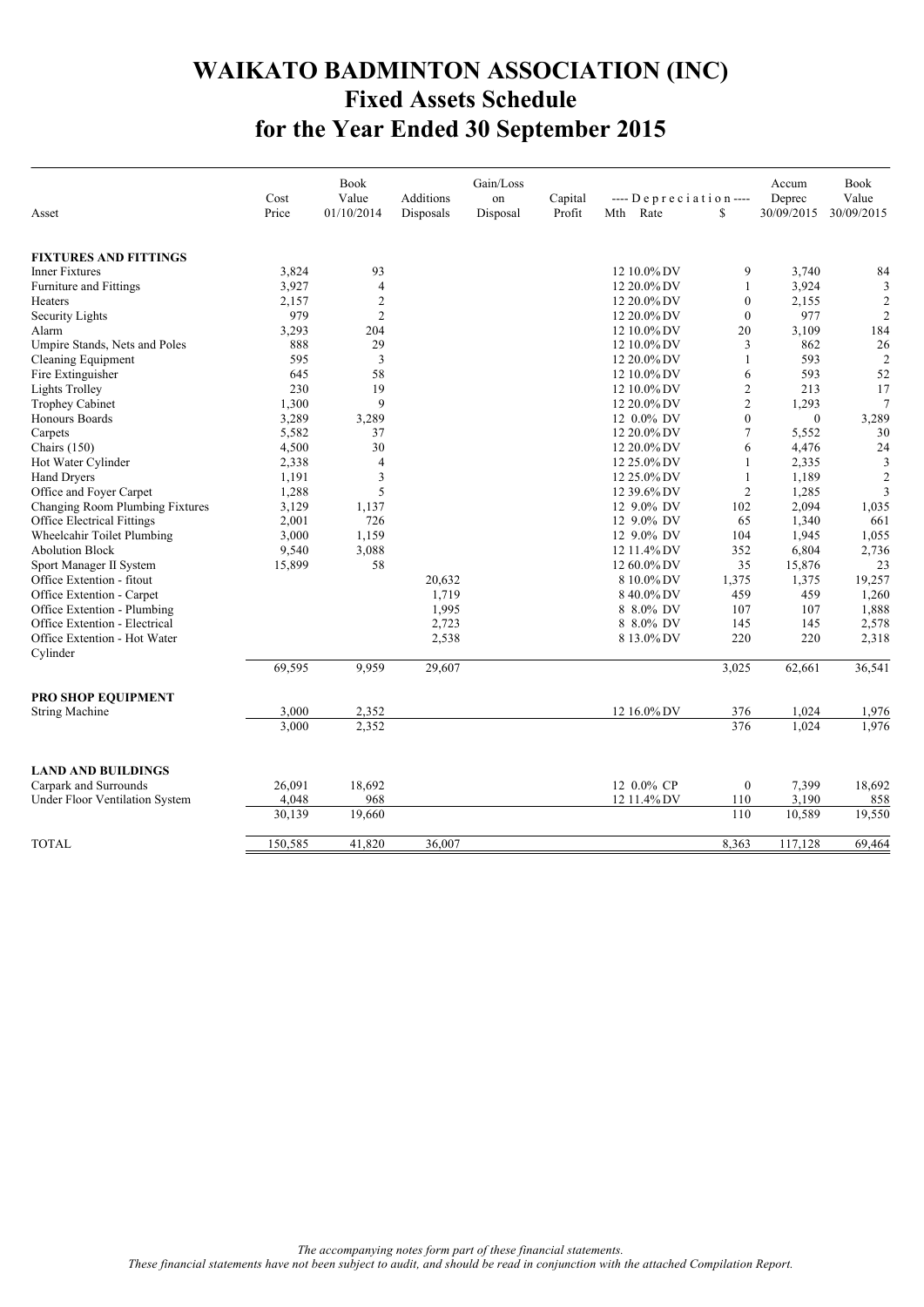### **Notes to the Financial Statements For the Year ended 30th September 2015**

#### 1. **STATEMENT OF ACCOUNTING POLICIES**

#### **Reporting Entity**

These are the financial statements of WAIKATO BADMINTON ASSOCIATION (INC) .

WAIKATO BADMINTON ASSOCIATION (INC) is registered under the Incorporated Societies Act 1908 and these financial statements have been prepared in accordance generally accepted accounting practice as defined by Financial Reporting Standards and Statements of Standard Accounting Practice as issued by the New Zealand Institute of Chartered Accounts.

#### **Special Purpose Reporting**

The Financial Statements are prepared for it's members, Bankers, Inland Revenue and Funders only. Other users or readers of the Financial Statements not entitled to receive the Statements should not rely on the information contained herein.

#### **Measurement base**

The accounting principles recognised as appropriate for the measurement and reporting of earnings and financial position on an historical cost basis have been used, with the exception of certain items for which specific accounting policies have been identified.

#### **Changes in Accounting Policies**

There have been no changes in accounting policies. All policies have been applied on bases consistent with those used in previous years.

#### **Specific accounting policies**

In the preparation of these financial statements, the specific accounting policies are as follows:

#### (a) **Property, plant & equipment**

The entity has the following classes of Property, Plant & Equipment: Vehicles Administration Equipment Bar Equipment Catering Equipment Fixtrues and Fittings Land and Buildings

All property, plant  $\&$  equipment except for land and buildings is stated at cost less depreciation and impairment losses.

Depreciation has been calculated using the rates that best reflect the economic life of the Asset concerned. The particular rates and method of depreciation applied are disclosed in the statement of Fixed Assets and Depreciation that form part of these financial statements.

#### **Building**

#### Impairment

We have received the accounts of Eastlink Badminton Society (INC) and Assurances from Management that the major assets are both adequately insured and in an acceptable state of repair. On that basis and relying on the entity being a Going Concern, we believe our Investment is not impaired.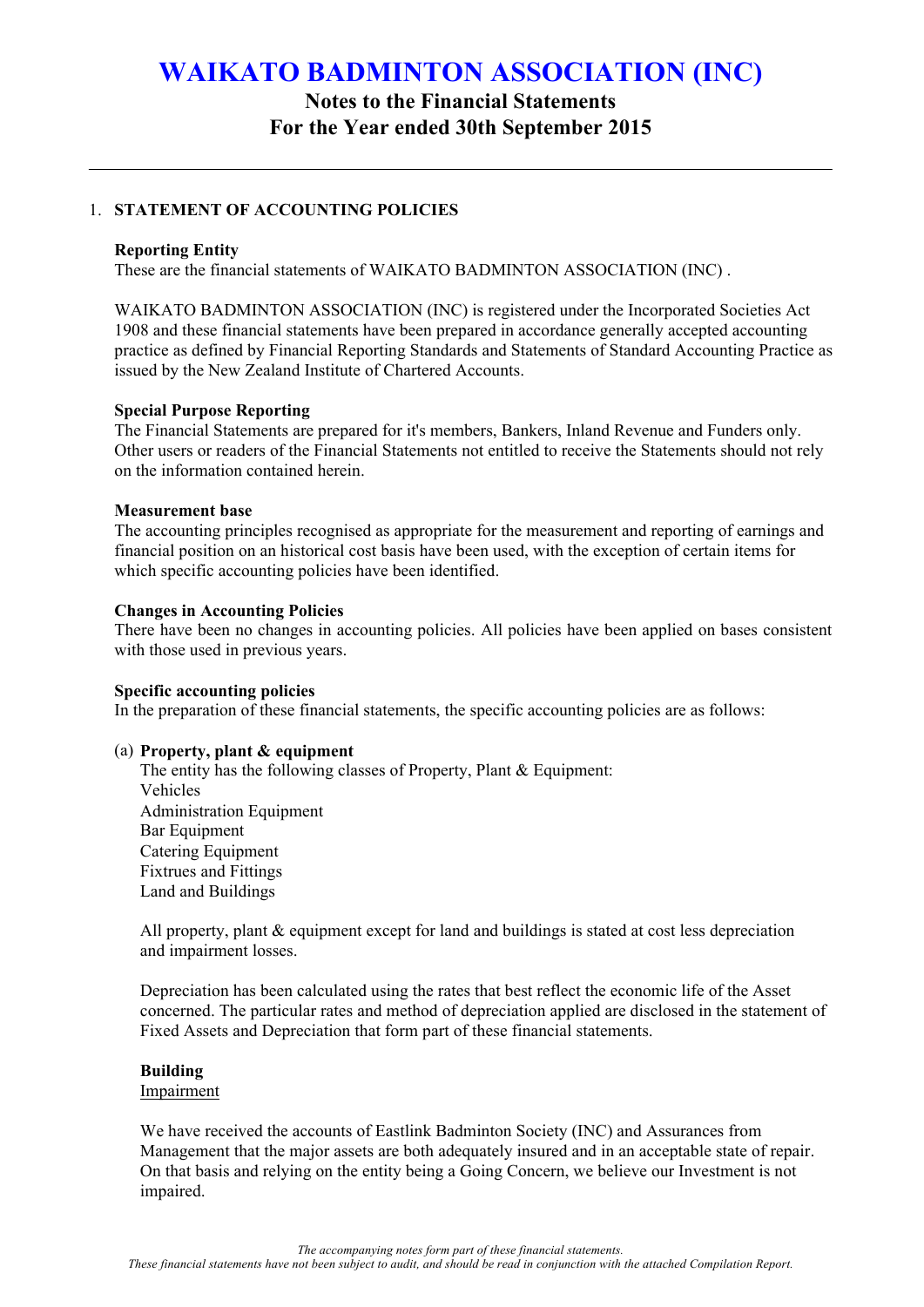### **Notes to the Financial Statements For the Year ended 30th September 2015**

#### (b) **Income Tax**

No provision for Income Tax has been made as the entity has a tax exemption.

#### (c) **Investment Property**

Investment property includes land and/or buildings that earn rental income and/or appreciate in value. Investment property is valued annually by independent valuers and carried at its fair value. Gains or losses resulting from changes in the fair value of investment property is recorded within the income statement.

No investment properties are held under operating leases.

#### (d) **Cash and Cash Equivalents**

Cash and short-term deposits in the balance sheet comprise cash at bank and in hand and short-term deposits with an original maturity of three months or less plus bank overdrafts. Bank overdrafts are shown on the balance sheet as current liabilities within short term borrowings.

#### (e) **Revenue**

Sales of goods are recognised when they have been delivered and accepted by the customer.

#### (f) **Going Concern**

The financial report has been prepared on the going concern basis.

#### 2. **AUDIT**

These financial statements have not been audited.

#### 3. **CONTINGENT LIABILITIES**

At balance date there are no known contingent liabilities (2014:\$0). WAIKATO BADMINTON ASSOCIATION (INC) has not granted any securities in respect of liabilities payable by any other party whatsoever.

#### 4. **OPERATING REVENUE**

The Total Operating Revenue of the Entity for the financial year ended 30 September 2015 amounted to \$470,281.20 Last year \$391,426.25 exclusive of Goods and Services Taxation.

Please note, interest of \$25,000 received from Eastlink Badminton Society was contributed towards office extention which is shown in the fixed assets schedule.

#### 5. **OPERATING EXPENSES**

The Total Operating Expenses of the Entity excluding depreciation for the financial year ended 30 September 2015 amounted to \$430,914.99 Last year \$353,938.20 exclusive of Goods and Services Taxation.

#### 6. **RELATED PARTIES**

During the period, the WAIKATO BADMINTON ASSOCIATION (INC) has a significant relationship with the Eastlink Badminton Society in that the building is now owned by the Eastlink Badminton Society. The management of each entity is controlled independently of each other.

#### 7. **SECURITIES AND GUARANTEES**

There was no overdraft as at balance date nor was any facility arranged.